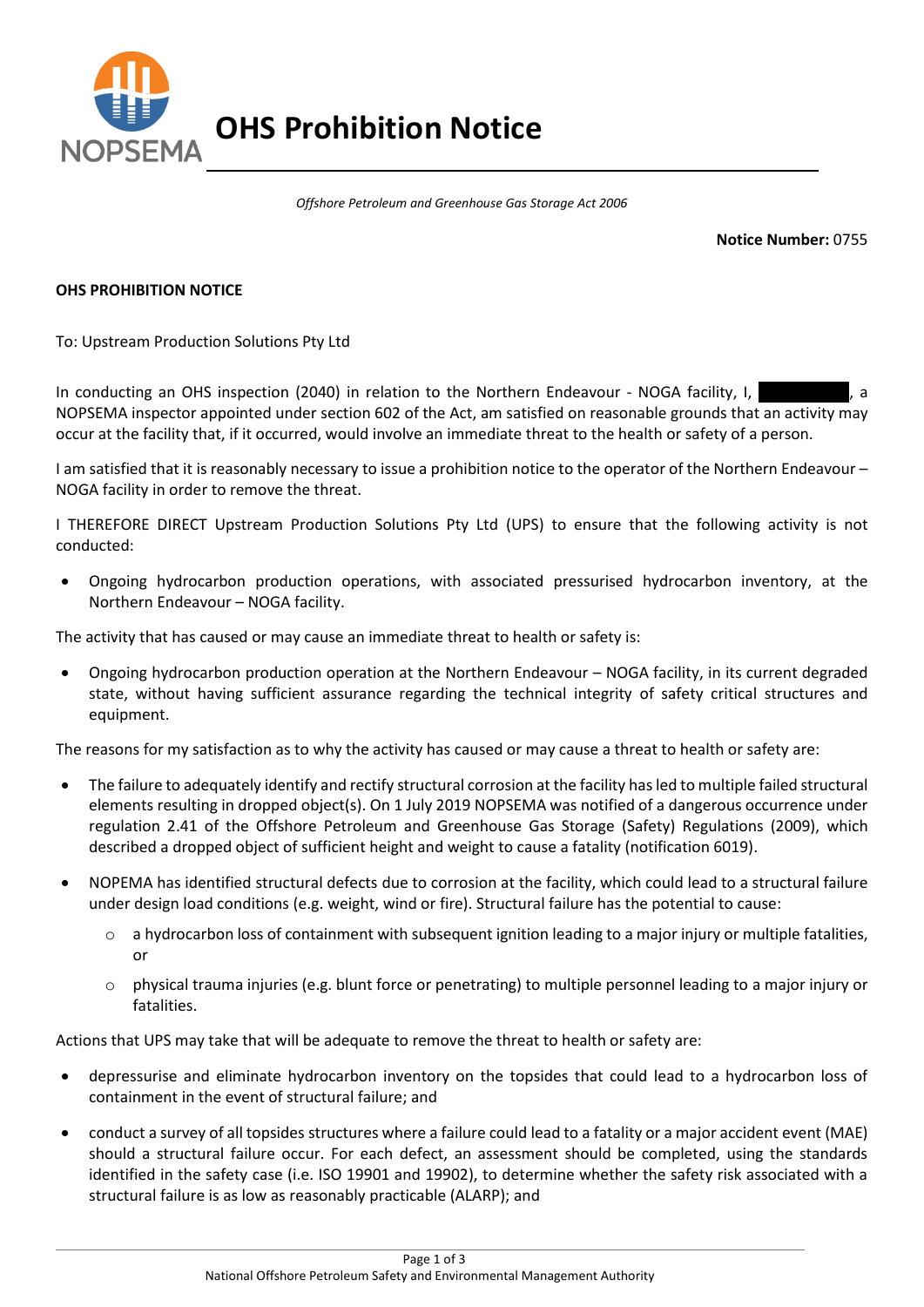

- for those defects where the safety risk cannot be demonstrated to be ALARP, rectification of the structure shall be completed to ensure that safety risks, associated with structural corrosion, are ALARP; and
- cease all non-essential activities and implement controlled personnel access to areas identified by UPS as having a high risk of injury or a fatality, due to a potential dropped object, until such time as the above assessments and rectifications have been completed to the satisfaction of the safety authority.



(insert location / address)